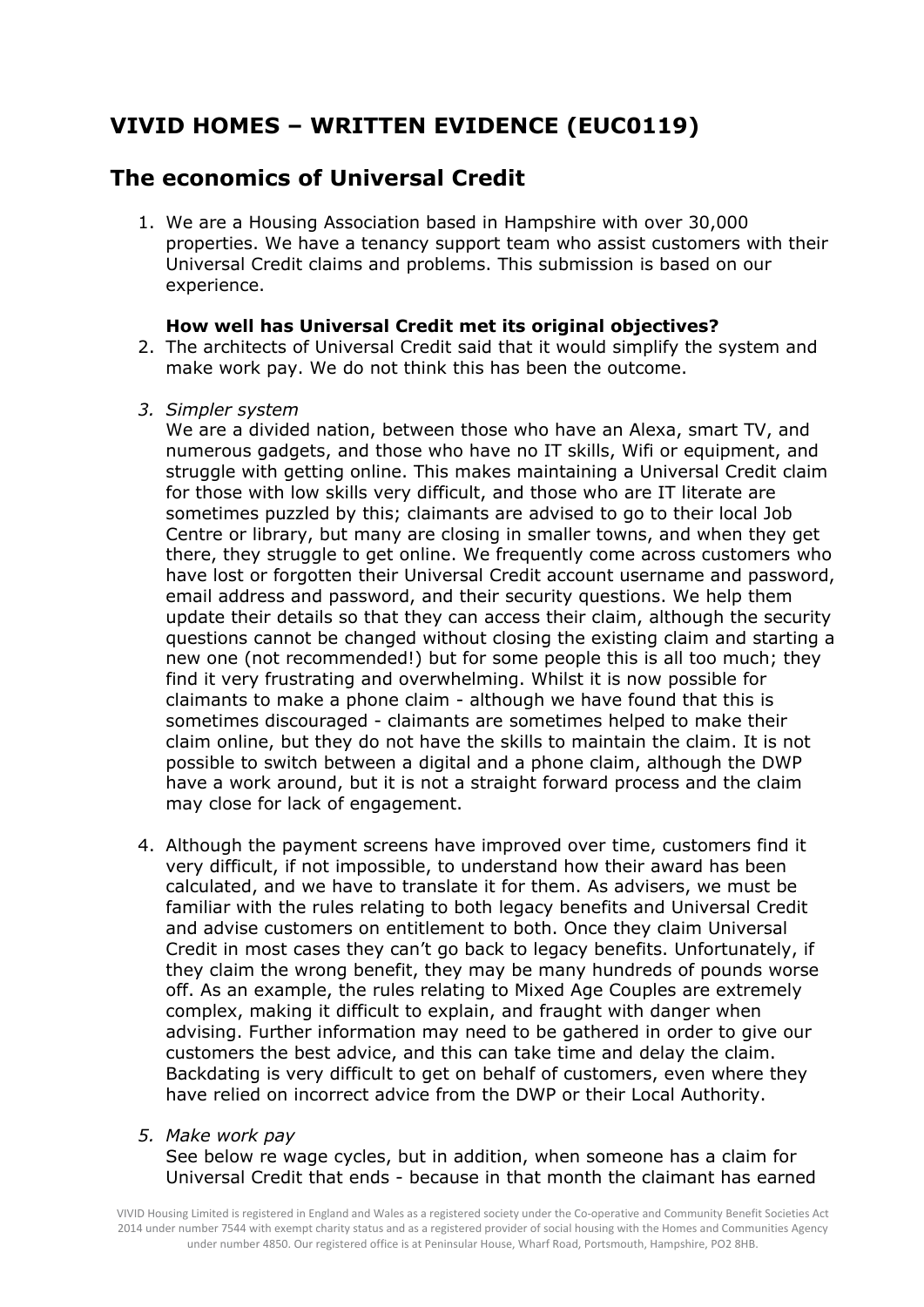too much – they have to reclaim. This was not how it was initially designed to work; we do not understand why this has changed, it was supposed to come back into payment automatically when the information from the Real Time Information system was received. If the claimant makes a rapid reclaim, they maintain their monthly assessment period, but they have to actively reclaim. If they don't do this promptly, they will be financially disadvantaged.

6. Universal Credit has reduced the need to stop or start claims when moving in and out of work, provided the claimant doesn't earn too much to come off Universal Credit (see point above). The fact that the payments increase and decrease in response to the claimant's wages going up or down, is an improvement on Housing Benefit. Previously claimants who had variable wages had to keep the Housing Benefit department updated to avoid overpayments/underpayments.

## **Were the original objectives and assumptions the right ones? How should they change?**

*7. Wage cycles*

One of the biggest problems with Universal Credit is the assumption that people are monthly paid. It can work well for those that are paid monthly, provided their pay date doesn't coincide with the end of their Monthly Assessment Period. But most of the customers we work with get paid weekly, fortnightly or four weekly. Their Universal Credit will increase and decrease because of their wage payment cycle, even though their wages may be static. If they are paid 4 weekly – as many who work in retail are - they will have one month when they get two wages, and their Universal Credit will be substantially reduced, if not ended altogether. Similarly, those paid weekly will have four months in which their Universal Credit is reduced because they have 5 weekly wages. This makes it very difficult to budget. When we explain this to customers, they find it difficult to understand or they feel that it is overly complicated. If the claimant receives other benefits eg Carers Allowance they are averaged over the year. Thought should be given to allowing claimants to average their earnings over a four weekly basis instead of a calendar month depending on their circumstances.

## **What have been the positive and negative economic effects of Universal Credit?**

8. When they claim, customers have to wait a month and 7 days before they receive their first payment. If they have no money, they can get an advance of up to 100% of what they are likely to receive, but this has to be paid back in 12 monthly instalments. This can be suspended for up to three months, but it cannot be reduced or spread over a longer period however much financial hardship the customer is in. The DWP have also used Universal Credit to recover outstanding overpayments of benefits. Up to 30% of the customer's standard allowance can be deducted to repay eg benefit overpayments, rent arrears, or an advance. Universal Credit is already set at a very low level (£317.82 per month for a single person), if 30% is deducted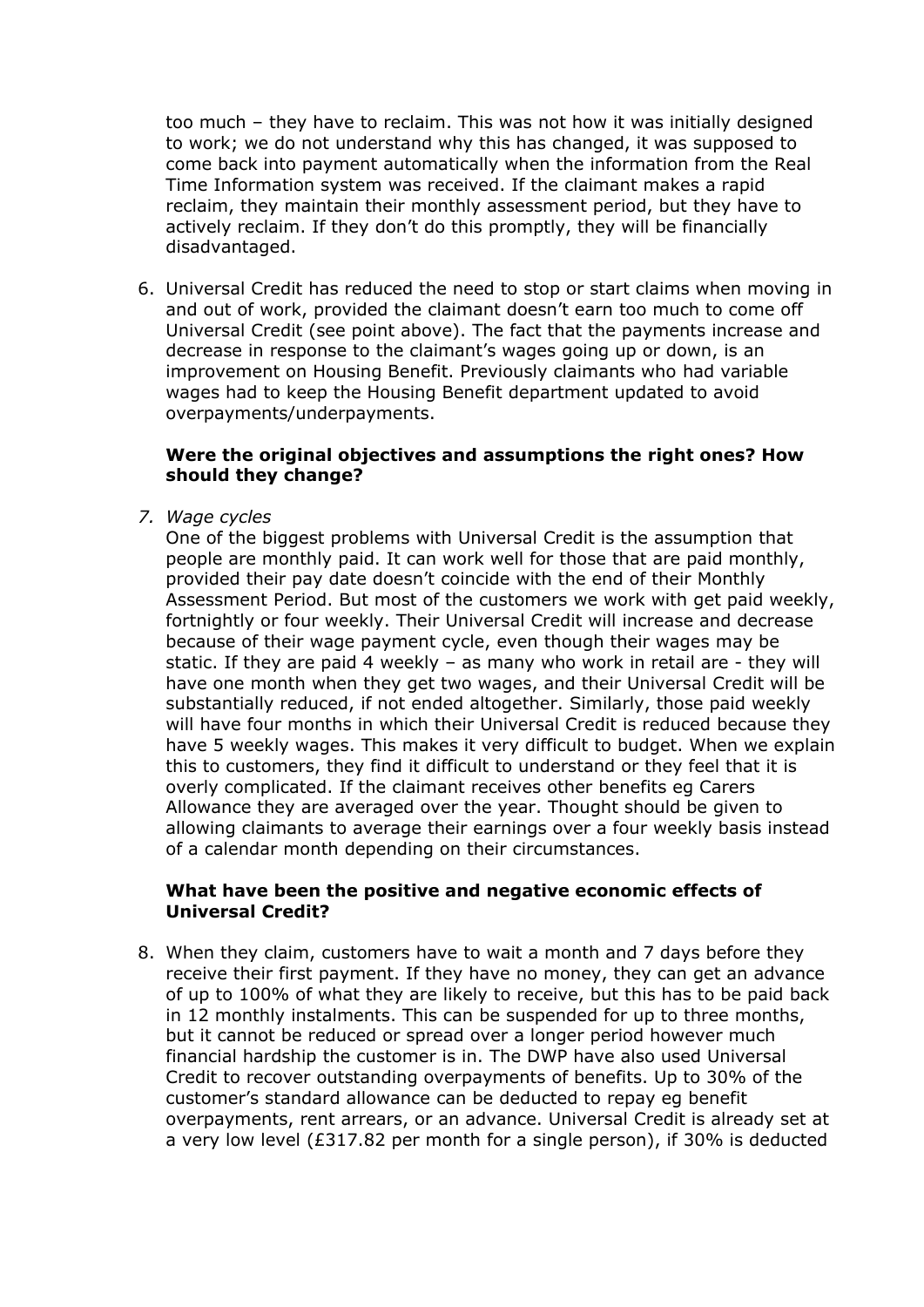on an on-going basis this leaves customers in destitution (£222.48 per month). Customers are often shocked at the low level of benefit that they will get. We regularly complete financial statements where Universal Credit recipients do not get enough money to meet the basics of life; this is mainly due to the deductions imposed.

9. As a result of the low amount of benefit that customers get, they sometimes do not pay all that they receive for their housing costs to their rent account. As a landlord we can ask for a managed payment to landlord, to allow us to receive the housing element. However, this is currently paid for 12 out of 13 four weekly periods, which makes it difficult for us and the customer to manage their rent account. This is due to change but we don't know when. Deductions for rent arrears will continue to be paid at this frequency. We can currently ask for an amount direct from the customer's Universal Credit towards arrears of rent, but this is set at either 10 or 20% of the standard allowance depending on what other deductions are being made. This can be too high; but if we don't ask for it, another creditor may get the money and we won't, so we often have no choice but to ask for this. This does not help customers to sustain their tenancy.

## **What effect has fiscal retrenchment had on the ability of Universal Credit to successfully deliver its objectives?**

*10.Removal of work allowance*

Originally every claimant was going to be entitled to a Work Allowance on Universal Credit; a work allowance is the amount that someone can earn before their Universal Credit is affected. Work allowances for people who do not have children, or a Limited Capability for Work were removed in November 2015. So now, a single person who works 16 hours per week on minimum wage, paying £100 per week in rent is about £180 per month worse off than they would have been. For some people without a work allowance, it is hardly worth working after travel costs, and other work expenses are taken into account, particularly if they have on-going deductions too. In fact they may be worse off than if they stayed on legacy benefits.

#### *11.Welfare reform changes*

The impact of the bedroom tax and the benefit cap also reduce the amount that our customers have to live on. Under legacy benefits only the claimant's housing costs are affected; under Universal Credit the money that they are supposed to use to heat and eat can also be reduced, pushing them into poverty and impacting on their ability to pay their rent. The benefit freeze has seen the income of our customers stagnate, whilst their costs have risen.

## **Which claimants have benefited most from the Universal Credit reforms and which have lost out?**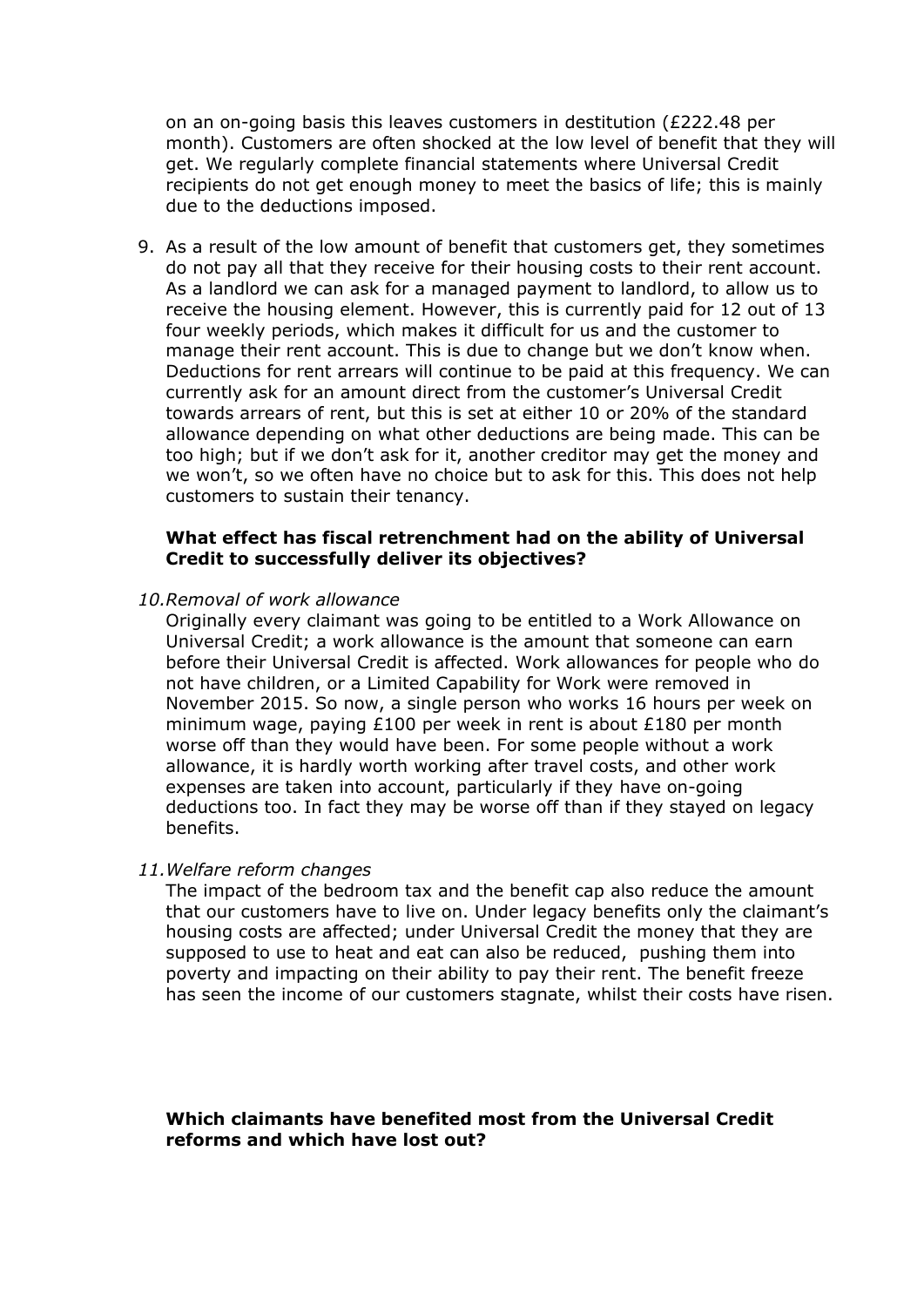### *12.Benefitted*

Those that are paid monthly and are already used to budgeting on a monthly basis and have good IT skills find the transition much easier and like Universal Credit – providing they don't have many deductions.

13.The system of Housing Cost Contribution for non-dependants is easier to understand and set at a reasonable level under Universal Credit; the rules regarding lodgers is also more straightforward.

## *14.Lost out*

Those who have difficulty maintaining their claim due to the rigid demands of the system, for example they fail to make an appointment in time or they discuss and verbally accept their claimant commitments at the JCP, but then fail to accept it online, thinking that they have already done this; many claims failed at that stage.

- 15.Young parents, under the age of 25 receive a lower standard allowance; there is no logic to this – they have the same costs as parents over the age of 25.
- 16.Claimants who lose a partner whether through death or separation; if they have previously been on legacy benefits, they are forced on to Universal Credit at what could be the worse possible time; their income stops and they then have to wait for one month and seven days for their first payment, or get a loan that they have to repay over 12 months.
- 17.Mixed age couples as discussed below
- 18.All overpayments are recoverable whatever the cause; previously overpayments were not recoverable in certain circumstances – this is not the case under Universal Credit. The DWP Minister Will Quince stated in [a](https://protect-eu.mimecast.com/s/c7ylCKOoXS2VRMLtMWHoa?domain=citizensadvice.us9.list-manage.com) [written](https://protect-eu.mimecast.com/s/c7ylCKOoXS2VRMLtMWHoa?domain=citizensadvice.us9.list-manage.com) [answer](https://protect-eu.mimecast.com/s/c7ylCKOoXS2VRMLtMWHoa?domain=citizensadvice.us9.list-manage.com) on 23rd January 2020 that £19.3 million in Universal Credit overpayments caused by official error have been recovered in 2018/19. The Minister also confirmed in a written answer that only 10 UC claimants have had their debts waived due to hardship. This means that the only people who pay the price for the DWP's mistakes are the claimants.
- 19.We often find it very difficult to help customers with a learning disability, low levels of literacy or a disability that impacts on their ability to communicate. We have issues with explicit consent, even where the customer has included permission in their journal or where they can't answer their security questions. On one occasion we had a problem discussing the customer's claim because he couldn't give his verbal permission on the phone – he is profoundly deaf and couldn't hear what the person was saying!

## **How has the world of work changed since the introduction of Universal Credit? Does Universal Credit's design adequately reflect the reality of low-paid work?**